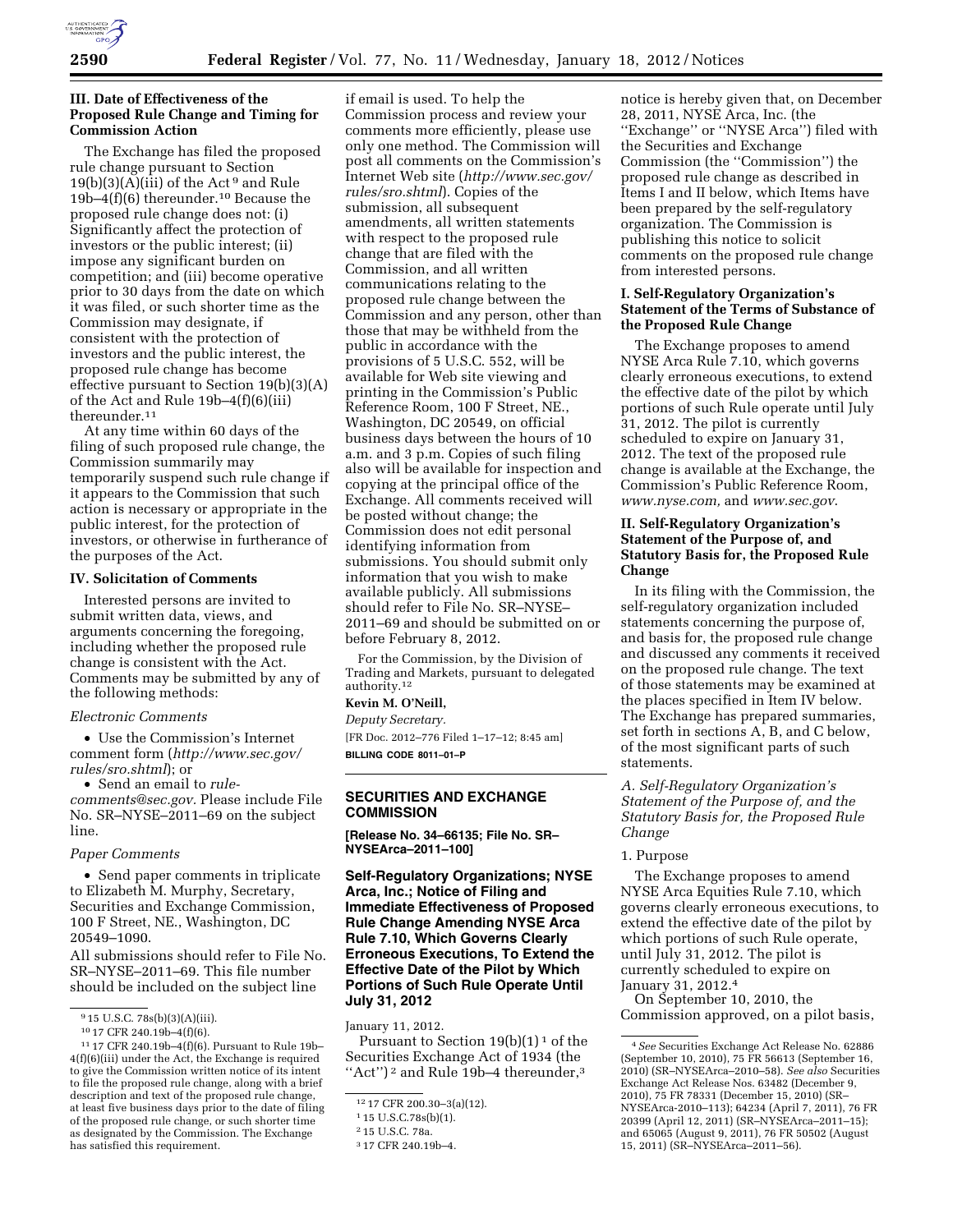market-wide amendments to exchanges' rules for clearly erroneous executions to set forth clearer standards and curtail discretion with respect to breaking erroneous trades. In connection with this pilot initiative, the Exchange amended NYSE Arca Equities Rule 7.10(c), (e)(2), (f), and (g). The amendments provide for uniform treatment of clearly erroneous execution reviews (1) in Multi-Stock Events 5 involving twenty or more securities, and (2) in the event transactions occur that result in the issuance of an individual security trading pause by the primary market and subsequent transactions that occur before the trading pause is in effect on the Exchange.6 The amendments also eliminated appeals of certain rulings made in conjunction with other exchanges with respect to clearly erroneous transactions and limited the Exchange's discretion to deviate from Numerical Guidelines set forth in the Rule in the event of system disruptions or malfunctions.

If the pilot were not extended, the prior versions of paragraphs (c), (e)(2), (f), and (g) of NYSE Arca Equities Rule 7.10 would be in effect, and NYSE Arca would have different rules than other exchanges and greater discretion in connection with breaking clearly erroneous transactions. The Exchange proposes to extend the pilot amendments to NYSE Arca Equities Rule 7.10 until July 31, 2012 in order to maintain uniform rules across markets and allow the pilot to continue to operate without interruption during the same period that the Rule 7.11 trading pause rule pilot is also in effect. Extension of the pilot would permit the Exchange, other national securities exchanges and the Commission to further assess the effect of the pilot on the marketplace, including whether additional measures should be added, whether the parameters of the rule should be modified or whether other initiatives should be adopted in lieu of the current pilot.

#### 2. Statutory Basis

The proposed rule change is consistent with Section  $6(b)$ <sup>7</sup> of the Act, in general, and furthers the objectives of

Section  $6(b)(5)^8$  in particular in that it is designed to prevent fraudulent and manipulative acts and practices, to promote just and equitable principles of trade, to foster cooperation and coordination with persons engaged in facilitating transactions in securities, to remove impediments to and perfect the mechanism of a free and open market and a national market system and, in general, to protect investors and the public interest. More specifically, the NYSE Arca believes that the extension of the pilot would help assure that the determination of whether a clearly erroneous trade has occurred will be based on clear and objective criteria, and that the resolution of the incident will occur promptly through a transparent process. The proposed rule change would also help assure consistent results in handling erroneous trades across the U.S. markets, thus furthering fair and orderly markets, the protection of investors and the public interest.

# *B. Self-Regulatory Organization's Statement on Burden on Competition*

The Exchange does not believe that the proposed rule change will impose any burden on competition that is not necessary or appropriate in furtherance of the purposes of the Act.

# *C. Self-Regulatory Organization's Statement on Comments on the Proposed Rule Change Received From Members, Participants, or Others*

No written comments were solicited or received with respect to the proposed rule change.

## **III. Date of Effectiveness of the Proposed Rule Change and Timing for Commission Action**

The Exchange has filed the proposed rule change pursuant to Section  $19(b)(3)(A)(iii)$  of the Act<sup>9</sup> and Rule 19b–4 $(f)(6)$  thereunder.<sup>10</sup> Because the proposed rule change does not: (i) Significantly affect the protection of investors or the public interest; (ii) impose any significant burden on competition; and (iii) become operative prior to 30 days from the date on which it was filed, or such shorter time as the Commission may designate, if consistent with the protection of investors and the public interest, the proposed rule change has become effective pursuant to Section 19(b)(3)(A) of the Act and Rule 19b–4(f)(6)(iii) thereunder.11

<sup>10</sup> 17 CFR 240.19b–4(f)(6). 11 17 CFR 240.19b–4(f)(6). Pursuant to Rule 19b– 4(f)(6)(iii) under the Act, the Exchange is required

At any time within 60 days of the filing of such proposed rule change, the Commission summarily may temporarily suspend such rule change if it appears to the Commission that such action is necessary or appropriate in the public interest, for the protection of investors, or otherwise in furtherance of the purposes of the Act.

#### **IV. Solicitation of Comments**

Interested persons are invited to submit written data, views, and arguments concerning the foregoing, including whether the proposed rule change is consistent with the Act. Comments may be submitted by any of the following methods:

#### *Electronic Comments*

• Use the Commission's Internet comment form (*[http://www.sec.gov/](http://www.sec.gov/rules/sro.shtml)  [rules/sro.shtml](http://www.sec.gov/rules/sro.shtml)*); or

• Send an email to *[rule](mailto:rule-comments@sec.gov)[comments@sec.gov](mailto:rule-comments@sec.gov)*. Please include File No. SR–NYSEArca–2011–100 on the subject line.

#### *Paper Comments*

• Send paper comments in triplicate to Elizabeth M. Murphy, Secretary, Securities and Exchange Commission, 100 F Street NE., Washington, DC 20549–1090.

All submissions should refer to File No. SR–NYSEArca-2011–100. This file number should be included on the subject line if email is used. To help the Commission process and review your comments more efficiently, please use only one method. The Commission will post all comments on the Commission's Internet Web site (*[http://www.sec.gov/](http://www.sec.gov/rules/sro.shtml)  [rules/sro.shtml](http://www.sec.gov/rules/sro.shtml)*). Copies of the submission, all subsequent amendments, all written statements with respect to the proposed rule change that are filed with the Commission, and all written communications relating to the proposed rule change between the Commission and any person, other than those that may be withheld from the public in accordance with the provisions of 5 U.S.C. 552, will be available for Web site viewing and printing in the Commission's Public Reference Room, 100 F Street NE., Washington, DC 20549, on official business days between the hours of 10 a.m. and 3 p.m. Copies of such filing also will be available for inspection and

<sup>5</sup>Terms not defined herein are defined in NYSE Arca Equities Rule 7.10.

<sup>&</sup>lt;sup>6</sup> Separately, the Exchange has proposed extending the effective date of the trading pause pilot under NYSE Arca Equities Rule 7.11, which requires to the Exchange to pause trading in an individual security listed on the Exchange if the price moves by a specified percentage as compared to prices of that security in the preceding fiveminute period during a trading day. *See* SR– NYSEArca–2011–99.

<sup>7</sup> 15 U.S.C. 78f(b).

<sup>8</sup> 15 U.S.C. 78f(b)(5).

<sup>&</sup>lt;sup>9</sup> 15 U.S.C. 78s(b)(3)(A)(iii).

to give the Commission written notice of its intent to file the proposed rule change, along with a brief description and text of the proposed rule change, at least five business days prior to the date of filing of the proposed rule change, or such shorter time as designated by the Commission. The Exchange has satisfied this requirement.